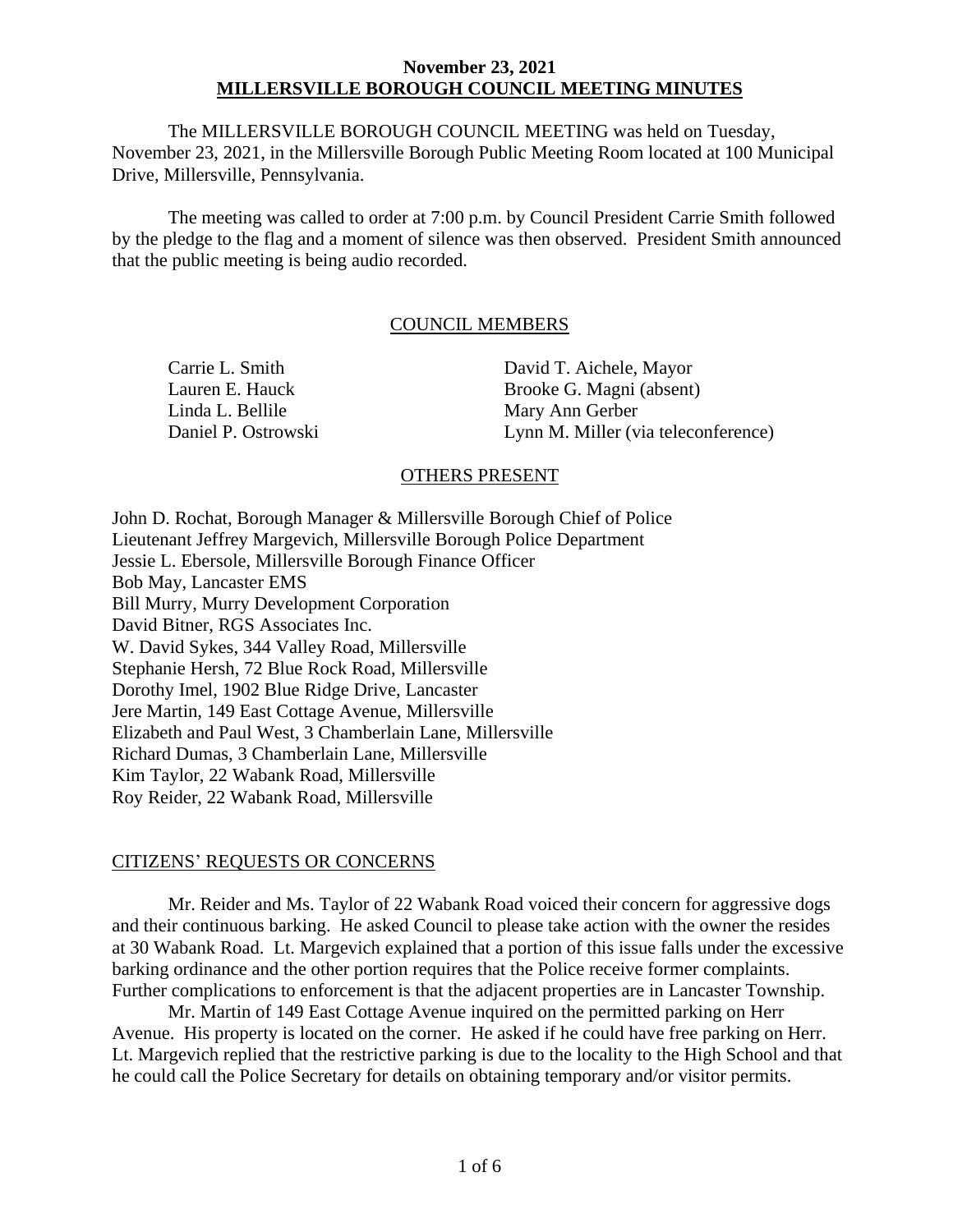Mr. May from Lancaster EMS asked if there were any decisions on the request to increase Borough support for 2022 emergency services. President Smith stated the proposed 2022 budget, which Council will consider advertising tonight, shows the same \$2500 contribution. She acknowledged the telephone conversation with Mr. May earlier and re-stated that the Borough very much appreciates the services provided. She went on to state that the Borough's hands are really tied and that there is just no room to increase next year. Mr. May appreciates the sincerity and thanked President Smith for her time on the phone. He went on to say that because of this, he wants to put Borough residents on notice that they will most likely be scaling back on services. He does not have specifics yet but believes 24/7 service will be scaled back. He stated the Borough will still get ambulance services, but it may come from outside the Borough boundaries resulting in higher response time. He went on to state that EMS is in crisis and hard decisions will need to be made. Ms. Bellile, as the Borough representative on the Blue Rock Regional Fire District had prepared comments for the public. She stated the Blue Rock Fire provides an EMS Quick Response unit, which is dispatched to all major medical calls, Class 1, and Class 2 (Class 1 are the most serious and life threatening. Class 2 are the less then life threatening). The fire apparatus also gets dispatched to all life-threatening calls and has trained responders. She acknowledged that Blue Rock Fire does not have transport capabilities but by County policy, the closest Advanced Life Support (ALS) unit is dispatched to all major medical calls. She stated there are other EMS agencies in the area, like the new Life Lion units from Hershey Medical Center. President Smith commented that this is more than a municipality issue but rather a County-wide funding issue. Mr. May did not disagree. Mr. Ostrowski voiced his support and appreciation to Lancaster EMS. He believes the funding model for emergency services is broken and hopes Mr. May keeps up the good fight.

# MINUTES

None

# REPORTS OF BOARDS, COMMITTEES, AND COMMISSIONS

Ms. Hauck reported on the Planning Commission meeting where they reviewed the Crossgates Phase II Preliminary Subdivision and Land Development Plan. Based on the Planning Commission's recommendations, Ms. Hauck made a motion to approve #6, 8, 13, and 14 waivers/modifications as stated in the letter dated October 11, 2021. President Smith seconded the motion. [Reference the letter for details.] **6. Modification of 315-37.B.A.2 – Interior Basin Side Slopes (Requested 317-37.B.A.2) (Stormwater Management Ordinance), 8.Modification of 325-26.B.1 – Centerline Radius, 13. Modification of 325-27.B.3 – Sidewalk Location, and 14. Modification of 325-33.A – Street Tree Replacement.** Mr. Bitner from RGS Associates provided a brief overview of the development and the requested waivers/modifications. With no further discussions the motion passed by a unanimous voice vote.

Ms. Hauck made a motion, seconded by President Smith to conditionally approve #1, 2, 3, 4, 5, 7, 9, 10, and 11 waivers/modifications as stated in the letter dated October 11, 2021. [Reference the letter for details.] **1. Modification of 325-14.B – Plan Scale (SALDO), 2. Modification of 325-20.C – Double Frontage Lots (SALDO), 3. Modification of 325-26.D.1 – Street Width (SALDO), 4. Modification of 320-34.C.1 – Street Width (Street & Sidewalk Ordinance), 5. Modification of 315-32.A.2.c – Loading Ratios (Stormwater Management Ordinance), 7. Modification of 315-39.A.a.1 – Pipe Material (Stormwater Management**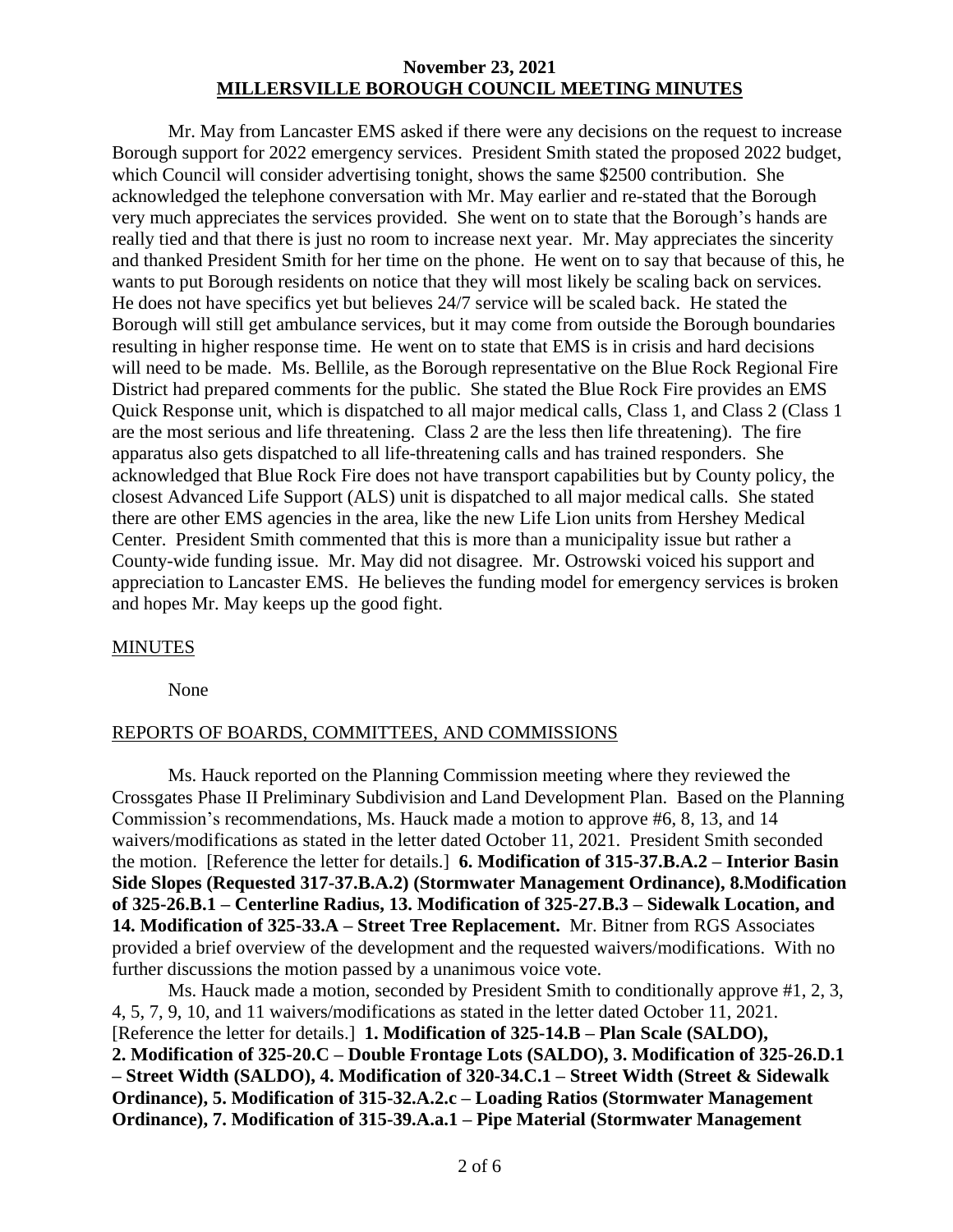**Ordinance), 9. Modification of 325-26.E.2 – Cul-de-Sac Length, 10. Modification of 325- 26.E.3 – Cul-de-Sac Diameter, 11. Modification of 325-27.A.5 – Vertical Curb and 12. Modification of 325-27.B.4 – Sidewalk Material.** Chief Rochat voiced his concern that further consideration was necessary for #11. An amendment to the motion to pull #11 was made by Ms. Hauck and seconded by President Smith. With no further discussions the amended motion passed by a unanimous voice vote.

Ms. Hauck made a motion, seconded by President Smith to approve the Crossgates Phase II Preliminary Subdivision and Land Development Plan with the condition to defer all outstanding comments in the Borough's Engineer letter dated October 11, 2021 to the final plan submission. With no discussions the motion passed by a unanimous voice vote.

Ms. Hauck announced the special Planning Commission meetings to discuss the Comprehensive Plan have been advertised for the remainder of this calendar year. Those meetings will be held November  $4<sup>th</sup>$  and December  $2<sup>nd</sup>$  starting at 7 p.m.

#### PERSONNEL ADVISORY COMMITTEE REPORT

In the absence of Mrs. Magni, Ms. Bellile presented the motions out of committee. The first motion out of committee is to approve the employment contract with John D. Rochat as Police Chief effective 1/1/2022. With no discussions the motion passed by a unanimous voice vote.

Ms. Bellile made a motion out of committee to reappoint Michael J. Weidinger to the Planning Commission with the term of office expiring on October 31, 2025. With no discussions the motion passed by a 5 to 1 voice vote, with Mr. Ostrowski opposed.

#### RESOLUTION BOOK RESOLUTION NO. 2021-13

Ms. Bellile made a motion out of committee to appoint W. David Sykes to fill the alternate member vacancy on the Zoning Hearing Board with the term of office expiring on December 31, 2023. With no discussions the motion passed by a unanimous voice vote.

# RESOLUTION BOOK RESOLUTION NO. 2021-14

Ms. Bellile made a motion out of committee to appoint Joseph Little to fill the vacancy on the Park Commission with the term of office expiring on December 31, 2023. With no discussions the motion passed by a unanimous voice vote.

#### RESOLUTION BOOK RESOLUTION NO. 2021-15

Ms. Bellile made a motion to approve the Non-Uniform union request to change the 2021 Christmas holidays from December  $23^{\text{rd}}$  and  $24^{\text{th}}$  which is Thursday and Friday, to December  $24^{\text{th}}$ and 27<sup>th</sup>, which is Friday and Monday. Mrs. Gerber seconded the motion. Mr. Ostrowski stated since this is a contracted item and the contract was open last year, and that it was a very contentious negotiation, he will not support this request. Mrs. Gerber stated that Mr. Ostrowski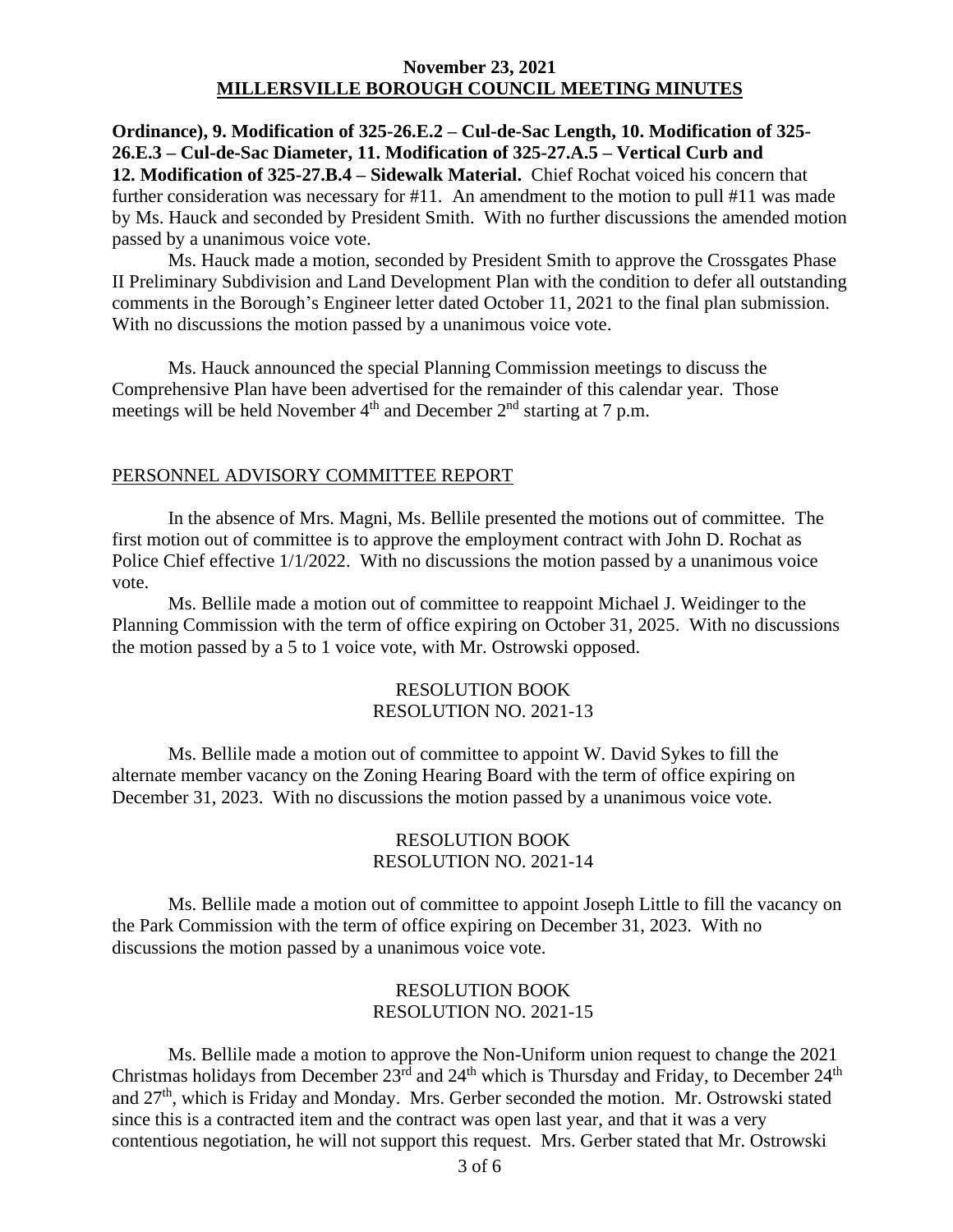has a good point and rescinded her second to the motion. After further discussions, President Smith tabled the action until Borough Code could be researched.

#### PUBLIC WELFARE AND PUBLIC WORKS ADVISORY COMMITTEE REPORT

Ms. Hauck made a motion to approve the ordinance to add a new Article VII, Small Wireless Facilities Deployment to Chapter 320, Streets and Sidewalks. With no discussions the motion passed by a unanimous voice vote.

# ORDINANCE BOOK ORDINANCE NO. 2021-02

Ms. Hauck made a motion to approve changes to ramp configurations and the number of crossings, according to the Lafayette Place Plan dated 8/5/2021 and revised 9/28/2021. Mr. Ostrowski seconded the motion. It was noted that these changes have not been taken to the Borough's Planning Commission for recommendations due to the desire to expedite construction. This will address the current safety issues of the sidewalks and ramps. With no further discussions the motion passed by a unanimous voice vote.

#### FINANCE ADVISORY COMMITTEE REPORT

Mrs. Gerber made a motion to approve the September 2021 monthly financial statements. Ms. Hauck seconded the motion. With no discussions the motion passed by a unanimous voice vote.

Mrs. Gerber made a motion to approve releasing payment of the 2021 budgeted Community Services contributions as follows: Contributions to the County Library in the amount of \$2500. Contributions to Millersville Meals on Wheels in the amount of \$500. Contributions to Lancaster EMS in the amount of \$2500. Contributions to the Red Rose Veterans Honor Guard in the amount of \$200 contingent on the Red Rose Veterans Honor Guard's participation to the Borough's upcoming Veterans Day ceremony on November  $11<sup>th</sup>$ . Ms. Hauck seconded the motion. With no discussions the motion passed by a unanimous voice vote.

Mrs. Gerber made a motion to approve the Blue Rock Regional Fire District 2022 Proposed Budget. President Smith seconded the motion. Mrs. Gerber mentioned a concern was discussed regarding the Fire District's financials not being audited, other than the Foreign Fire Insurance fund which is audited by the State, and possibly sending a letter to request an audit. Ms. Bellile explained that the Blue Rock Regional Fire Commission Board has discussed audits but has chosen not to pay for an outside audit for several reasons. She also stated there is no direct access to the financials by a district employee. With no further discussions the motion passed by a unanimous voice vote.

Mrs. Gerber mentioned the Borough is fortunate to be receiving money from the American Rescue Plan Act. The Borough will be receiving over \$800,000, half this year and half next year. In the 2022 proposed budget the Borough has a large project in the amount of 1.2 million for a sewer main and line replacement which will be funded by the Sewer Capital Reserve Fund. Mrs. Gerber made a motion for the allocation of the American Rescue Plan Act funds to make necessary investments in Borough's sewer infrastructure. President Smith seconded the motion. Mr. Ostrowski stated his concern for the Act and the federally allocated funds. With no further discussions the motion passed by a 5 to 1 voice vote, with Mr. Ostrowski opposed.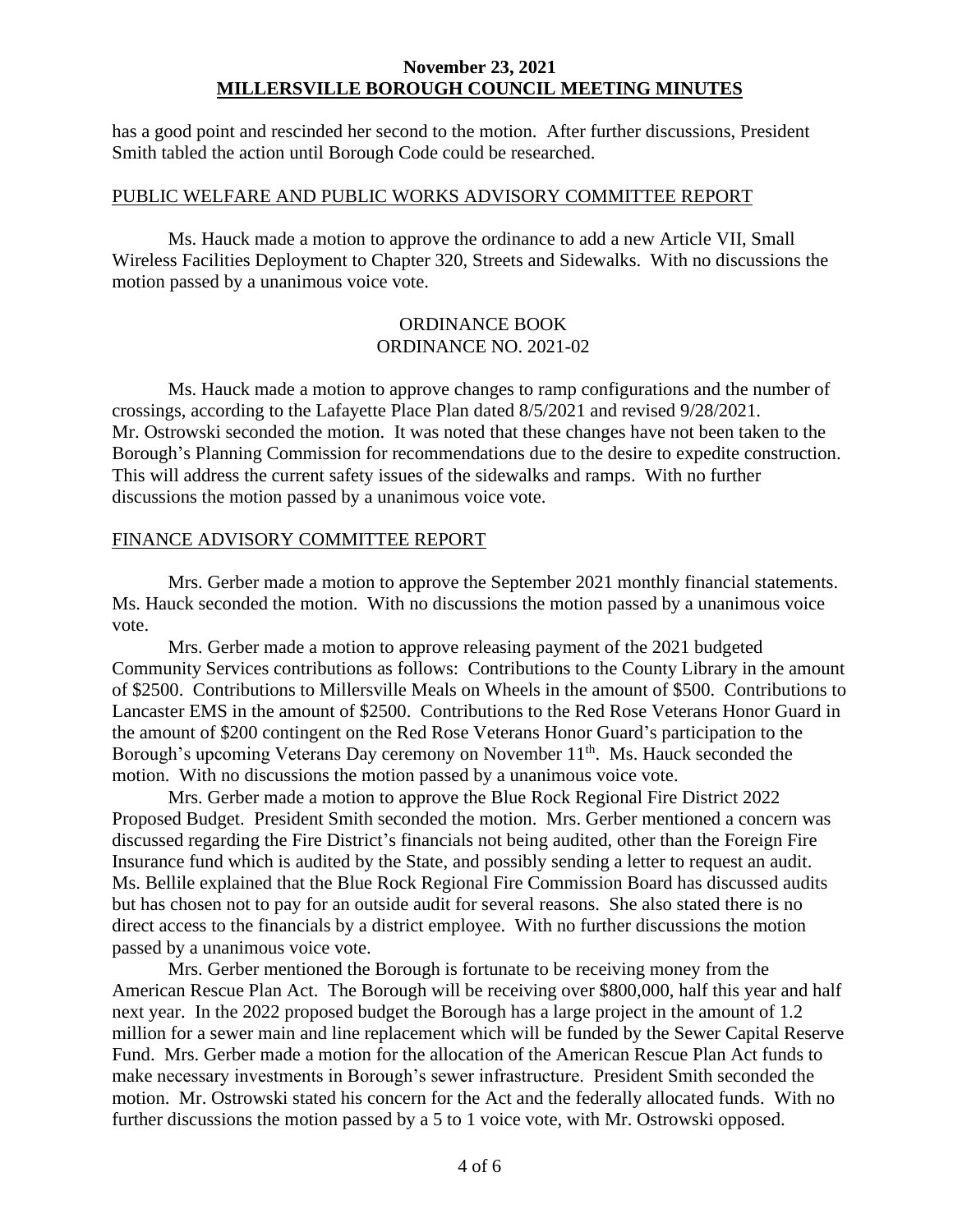Mrs. Gerber presented the 2022 Annual Budget Proposal and stated it includes a .3 millage increase, going from 5.5 to 5.8 mills and the remaining deficit (\$279,300) will be covered by the General Operating fund balance reserve. She reminded everyone that the Borough did not have a tax increase last year. She mentioned the millage increase calculation for the new average residential homeowner (\$165,300) will be approximately \$75 more per year. She also mentioned that the Sewer services will remain the same at \$110 per quarter. She pointed out that there has been no raise in the sewer services for fourteen years, however the Trash Collection and Recycling services are proposed to increase from \$60 to \$65 per quarter. Mrs. Gerber made a motion to advertise the 2022 tax millage ordinance, budget inspection, and noted that the final budget will be considered for adoption at the November 23<sup>rd</sup> Council meeting. Ms. Bellile seconded the motion. With no further discussions the motion passed by a unanimous voice vote.

# MAYOR'S REPORT

Mayor Aichele thanked everyone involved with the annual Millersville Community Parade. He then asked Lt. Margevich to give the September monthly Police Report. The following breakdown was provided. 299 Calls for Service, 9 ordinance complaints, 1 Disruptive Conduct Report issued, 14 criminal arrests, 10 were adults, 4 were juveniles, 1 Part I Offenses, none cleared, 23 Part II Offenses with 16 cleared for a clearance rate of 69.6%. Total traffic violations were 20, 1 speeding and 19 other traffic violations, 12 vehicle accidents, 162 parking tickets issued, patrolled over 3,000 miles by vehicle and 12 miles on bicycle. He and the detective took on three additional investigations, a burglary, a vehicle theft, and vandalism at the Borough Park.

Chief Rochat mentioned that four Officers are out on Heart and Lung due to testing positive to COVID.

# MILLERSVILLE UNIVERSITY REPORT

None

# PENN MANOR REPORT

None

# PRESIDENT'S REPORT

President Smith mentioned that Mamie Covell has officially stepped down as Millersville University Student Representative. She offered her heartfelt thanks for her outstanding service and wished her well on her new endeavor. She mentioned the process to find a replacement will begin. Mayor Aichele read a certificate of appreciation for the public service she performed and expressed their gratitude for her valued service to the community.

# BOROUGH MANAGER REPORT

Chief Rochat announced trick or treat is being held in the Borough on Friday, October 29<sup>th</sup> from 6 to 8 p.m. and the Borough's Veterans Day Ceremony is Thursday, November  $11<sup>th</sup>$  starting at 10:30 a.m.